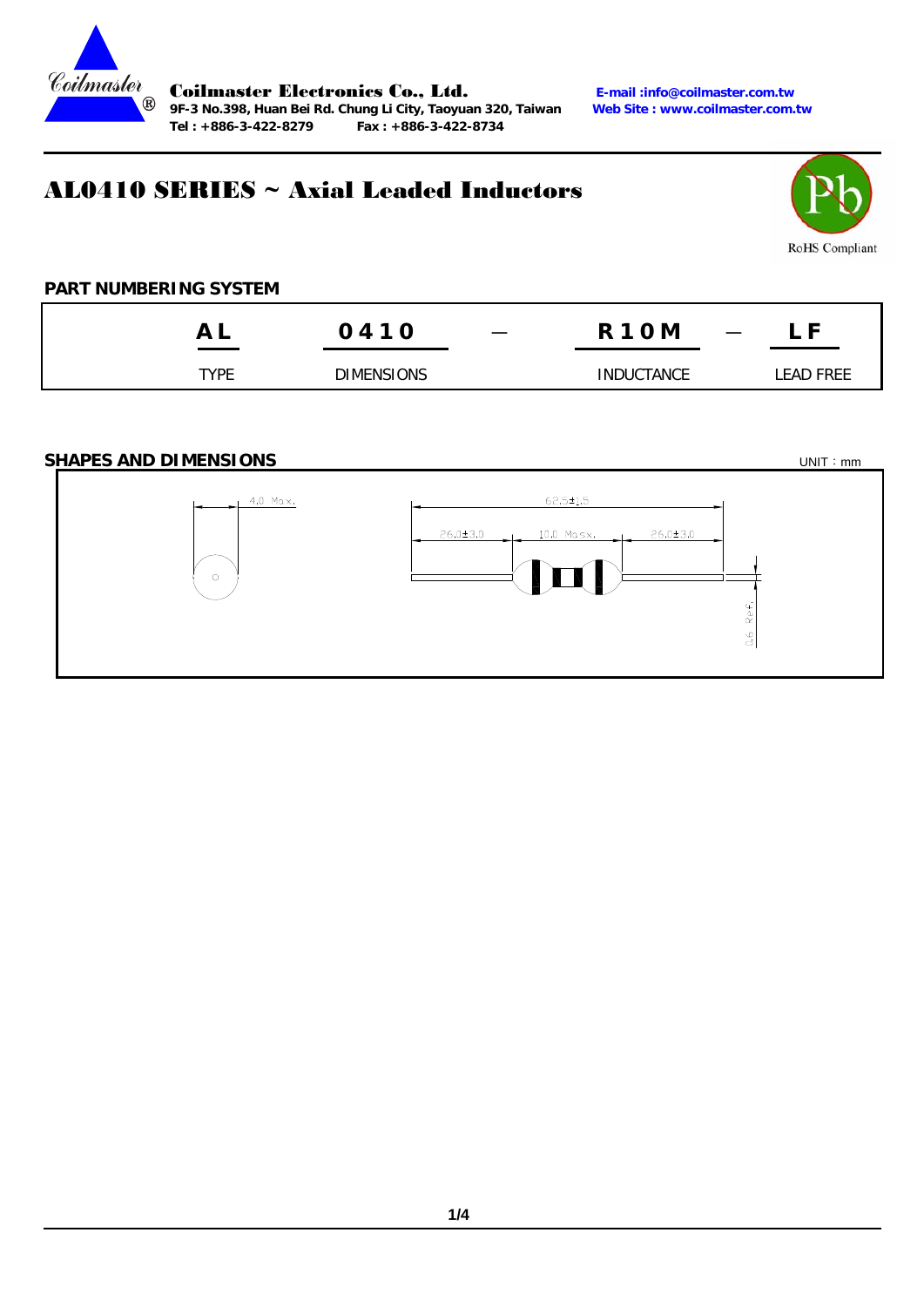

9F-3 No.398, Huan Bei Rd. Chung Li City, Taoyuan 320, Taiwan **Tel : +886-3-422-8279 Fax : +886-3-422-8734** 

Coilmaster Electronics Co., Ltd. **E-mail :info@coilmaster.com.tw**

# AL0410 SERIES ~ Axial Leaded Inductors



**RoHS** Compliant

### **SPECIFICATION TABLE**

| <b>PART NUMBER</b>    | <b>INDUCTANCE</b> | $\mathbf Q$ | DCR $(\Omega)$ | IDC (mA) | SRF(MHz) | <b>TEST FREQ.</b> |
|-----------------------|-------------------|-------------|----------------|----------|----------|-------------------|
|                       | $(\mu H)$         | (min)       | (max)          | (max)    | (min)    | (f)               |
| AL0410-R10M-LF        | $0.10 \pm 20 \%$  | 25          | 0.060          | 1700     | 480      | 25.2MHz           |
| AL0410-R12M-LF        | $0.12 \pm 20\%$   | 25          | 0.060          | 1640     | 450      | 25.2MHz           |
| AL0410-R15M-LF        | $0.15 \pm 20\%$   | 25          | 0.070          | 1560     | 420      | 25.2MHz           |
| AL0410-R18M-LF        | $0.18 \pm 20\%$   | 25          | 0.070          | 1480     | 400      | 25.2MHz           |
| AL0410-R22M-LF        | $0.22 \pm 20\%$   | 25          | 0.080          | 1400     | 380      | 25.2MHz           |
| AL0410-R27M-LF        | 0.27±20%          | 25          | 0.090          | 1320     | 340      | 25.2MHz           |
| AL0410-R33M-LF        | $0.33 \pm 20\%$   | 25          | 0.100          | 1280     | 300      | 25.2MHz           |
| AL0410-R39M-LF        | $0.39 \pm 20\%$   | 25          | 0.120          | 1200     | 280      | 25.2MHz           |
| AL0410-R47M-LF        | 0.47±20%          | 25          | 0.130          | 1150     | 250      | 25.2MHz           |
| AL0410-R56M-LF        | $0.56 \pm 20\%$   | 25          | 0.140          | 1100     | 230      | 25.2MHz           |
| AL0410-R68M-LF        | $0.68 \pm 20\%$   | 25          | 0.150          | 1030     | 210      | 25.2MHz           |
| AL0410-R82M-LF        | $0.82 \pm 20\%$   | 45          | 0.160          | 980      | 172      | 25.2MHz           |
| <b>AL0410-1R0K-LF</b> | 1.00±10%          | 45          | 0.170          | 920      | 157      | 25.2MHz           |
| AL0410-1R2K-LF        | 1.20±10%          | 50          | 0.180          | 880      | 144      | 7.96MHz           |
| AL0410-1R5K-LF        | 1.50±10%          | 50          | 0.200          | 830      | 131      | 7.96MHz           |
| AL0410-1R8K-LF        | 1.80±10%          | 55          | 0.220          | 790      | 121      | 7.96MHz           |
| AL0410-2R2K-LF        | 2.20±10%          | 55          | 0.240          | 750      | 110      | 7.96MHz           |
| AL0410-2R7K-LF        | 2.70±10%          | 60          | 0.250          | 720      | 100      | 7.96MHz           |
| AL0410-3R3K-LF        | 3.30±10%          | 65          | 0.300          | 670      | 94       | 7.96MHz           |
| AL0410-3R9K-LF        | 3.90±10%          | 65          | 0.350          | 640      | 86       | 7.96MHz           |
| AL0410-4R7K-LF        | 4.70±10%          | 70          | 0.400          | 620      | 80       | 7.96MHz           |
| AL0410-5R6K-LF        | 5.60±10%          | 70          | 0.450          | 590      | 74       | 7.96MHz           |
| AL0410-6R8K-LF        | 6.80±10%          | 75          | 0.500          | 550      | 68       | 7.96MHz           |
| AL0410-8R2K-LF        | 8.20±10%          | 80          | 0.600          | 530      | 53       | 7.96MHz           |
| AL0410-100K-LF        | 10.0±10%          | 80          | 0.650          | 500      | 45       | 7.96MHz           |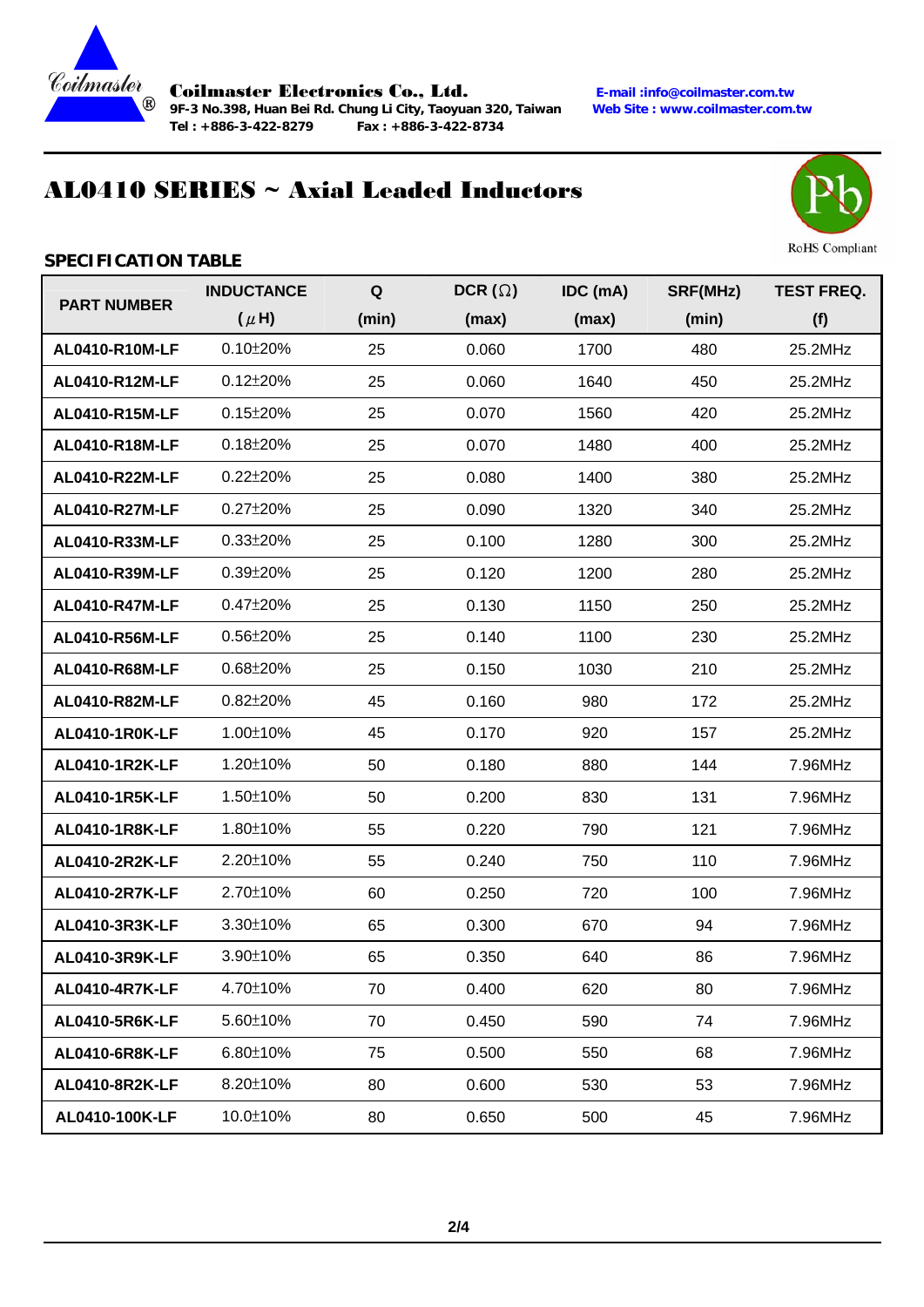

9F-3 No.398, Huan Bei Rd. Chung Li City, Taoyuan 320, Taiwan **Tel : +886-3-422-8279 Fax : +886-3-422-8734** 

Coilmaster Electronics Co., Ltd. **E-mail :info@coilmaster.com.tw**

# AL0410 SERIES ~ Axial Leaded Inductors



**RoHS** Compliant

### **SPECIFICATION TABLE**

| <b>PART NUMBER</b> | <b>INDUCTANCE</b> | $\mathbf Q$ | DCR $(\Omega)$ | IDC (mA) | SRF(MHz) | <b>TEST FREQ.</b> |
|--------------------|-------------------|-------------|----------------|----------|----------|-------------------|
|                    | $(\mu H)$         | (min)       | (max)          | (max)    | (min)    | (f)               |
| AL0410-120K-LF     | 12.0±10%          | 75          | 0.700          | 480      | 34       | 2.52MHz           |
| AL0410-150K-LF     | 15.0±10%          | 70          | 0.750          | 460      | 20       | 2.52MHz           |
| AL0410-180K-LF     | 18.0±10%          | 65          | 0.800          | 430      | 14       | 2.52MHz           |
| AL0410-220K-LF     | 22.0±10%          | 50          | 0.900          | 410      | 9.9      | 2.52MHz           |
| AL0410-270K-LF     | 27.0±10%          | 55          | 1.000          | 390      | 7.6      | 2.52MHz           |
| AL0410-330K-LF     | 33.0±10%          | 55          | 1.100          | 370      | 6.3      | 2.52MHz           |
| AL0410-390K-LF     | 39.0±10%          | 50          | 1.200          | 350      | 6.3      | 2.52MHz           |
| AL0410-470K-LF     | 47.0±10%          | 45          | 1.300          | 340      | 6.3      | 2.52MHz           |
| AL0410-560K-LF     | 56.0±10%          | 40          | 1.500          | 320      | 6.2      | 2.52MHz           |
| AL0410-680K-LF     | 68.0±10%          | 40          | 1.800          | 305      | 5.7      | 2.52MHz           |
| AL0410-820K-LF     | 82.0±10%          | 35          | 2.000          | 290      | 5.3      | 2.52MHz           |
| AL0410-101K-LF     | 100±10%           | 30          | 2.500          | 275      | 4.8      | 2.52MHz           |
| AL0410-121K-LF     | 120±10%           | 70          | 3.000          | 185      | 3.8      | 0.796MHz          |
| AL0410-151K-LF     | 150±10%           | 60          | 4.200          | 175      | 3.5      | 0.796MHz          |
| AL0410-181K-LF     | 180±10%           | 70          | 4.600          | 165      | 3.3      | 0.796MHz          |
| AL0410-221K-LF     | 220±10%           | 70          | 5.100          | 155      | 3.0      | 0.796MHz          |
| AL0410-271K-LF     | 270±10%           | 65          | 6.000          | 145      | 2.8      | 0.796MHz          |
| AL0410-331K-LF     | 330±10%           | 65          | 6.500          | 137      | 2.6      | 0.796MHz          |
| AL0410-391K-LF     | 390±10%           | 65          | 7.500          | 133      | 2.4      | 0.796MHz          |
| AL0410-471K-LF     | 470±10%           | 60          | 8.500          | 126      | 2.2      | 0.796MHz          |
| AL0410-561K-LF     | 560±10%           | 60          | 9.500          | 120      | 2.1      | 0.796MHz          |
| AL0410-681K-LF     | 680±10%           | 55          | 12.000         | 113      | 1.9      | 0.796MHz          |
| AL0410-821K-LF     | 820±10%           | 55          | 14.000         | 105      | 1.8      | 0.796MHz          |
| AL0410-102K-LF     | 1000±10%          | 50          | 20.000         | 85       | 1.4      | 0.796MHz          |